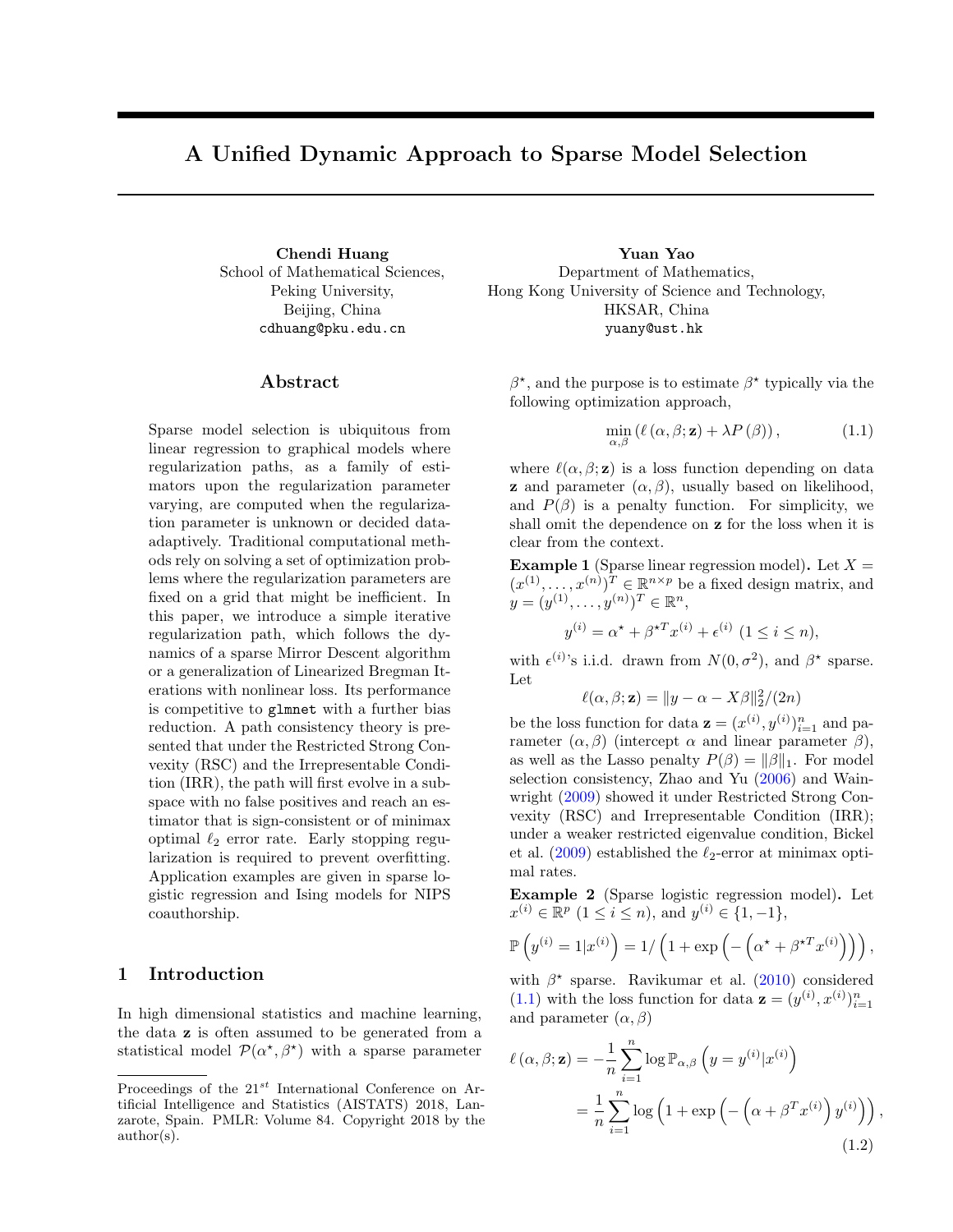as well as  $P(\beta) = ||\beta||_1$ . They also showed its selection/estimation consistency.

<span id="page-1-6"></span>**Example 3** (Sparse Ising model).  $x^{(i)}$   $(1 \le i \le n)$  are drawn from  $x \in \{1, -1\}^p$  whose population satisfies

$$
\mathbb{P}\left(x = (x_1, \dots, x_p)^T\right) \propto \exp\left(\frac{1}{2}\sum_{j=1}^p \alpha_j^* x_j + \frac{1}{2}\sum_{j < j'} \beta_{j,j'}^* x_j x_{j'}\right), \quad (1.3)
$$

where  $\alpha^* \in \mathbb{R}^p$ ,  $\beta^* \in \mathbb{R}^{p \times p}$ , and  $\beta^*$  is sparse. Ravikumar et al.  $(2010)$  studied sparse Ising model  $(1.3)$ by the so-called neighborhood-based logistic regression, based on the discussion on sparse logistic models in their paper. Specifically, despite the difficulty to deal with the whole  $(\alpha^*, \beta^*)$  by using likelihood-based loss functions of Ising model, they noticed that

$$
\mathbb{P}(x_j|x_{-j}) = 1/\left(1 + \exp\left(-\left(\alpha_j^* + \beta_{-j,j}^{*T} x_{-j}\right)x_j\right)\right).
$$

Thus each j corresponds to a sparse logistic regression problem, i.e. Example [2,](#page-0-1) with  $y, x, \alpha, \beta$  replaced by  $x_j, x_{-j}, \alpha_j, \beta_{-j,j}$ . Thus they learned  $(\alpha_j^*, \beta_{-j,j}^*)$  (by  $\ell_1$  regularized logistic regression) for each j, instead of dealing with  $(\alpha^*, \beta^*)$  directly. Xue et al. [\(2012\)](#page-8-12) considered [\(1.1\)](#page-0-0) with the loss  $\ell(\alpha, \beta)$  being the negative composite conditional log-likelihood

<span id="page-1-7"></span>
$$
\frac{1}{n} \sum_{i=1}^{n} \sum_{j=1}^{p} \log \left( 1 + \exp \left( - \left( \alpha_j + \beta_{-j,j}^T x_{-j}^{(i)} \right) x_j^{(i)} \right) \right).
$$
\n(1.4)

 $P(\cdot)$  can be  $\ell_1$  penalty, SCAD penalty or other positive penalty function defined on  $[0, +\infty)$ . Alternatively Sohl-Dickstein et al. [\(2011\)](#page-8-8) proposed an approach of Minimum Probability Flow (MPF) which in the case of Ising model uses the following loss

<span id="page-1-0"></span>
$$
\frac{1}{n} \sum_{i=1}^{n} \sum_{j=1}^{p} \exp\left(-\frac{1}{2} \left(\alpha_j + \beta_{-j,j}^T x_{-j}^{(i)}\right) x_j^{(i)}\right). \tag{1.5}
$$

The minimizer of this function is a reasonable estimator of  $(\alpha^*, \beta^*)$ . However their work did not treat sparse models in high-dimensional setting. When facing sparse Ising model, one may consider  $(1.1)$  with the loss  $\ell(\alpha, \beta)$  being the expression in [\(1.5\)](#page-1-0) and  $P(\beta) = ||\beta||_1$ , which is not seen in literature to the best of our knowledge.

Example 4 (Sparse Gaussian graphical model).  $x^{(i)}$   $(1 \leq i \leq n)$  are drawn from a multivariate Gaussian distribution with covariance  $\Sigma^* \in \mathbb{R}^{p \times p}$ , and the precision matrix  $\Omega^* = \Sigma^{*-1}$  is assumed to be sparse. Yuan and Lin [\(2007\)](#page-8-4) and Ravikumar et al. [\(2008\)](#page-8-9) studied  $(1.1)$ , with the loss function being the *negative*  scaled log-likelihood, and the penalty being the sum of the absolute values of the off-diagonal entries of the precision matrix.

<span id="page-1-1"></span>In general, Negahban et al. [\(2009\)](#page-8-10) provided a unified framework for analyzing the statistical consistency of the estimators derived by solving [\(1.1\)](#page-0-0) with a proper choice of  $\lambda$ . However in practice, since  $\lambda$  is unknown, one typically needs to compute the regularization path  $β<sub>λ</sub>$  as regularization parameter  $λ$  varies on a grid, e.g. the lars (Efron et al., [2004\)](#page-8-11) or the coordinate descent in glmnet. Such regularization path algorithms can be inefficient in solving many optimization problems.

In this paper, we look at the following three-line iterative algorithm which, despite its simplicity, leads to a novel unified scheme of regularization paths for all cases above,

<span id="page-1-3"></span>
$$
\alpha_{k+1} = \alpha_k - \kappa \delta_k \nabla_\alpha \ell (\alpha_k, \beta_k), \qquad (1.6a)
$$

<span id="page-1-5"></span><span id="page-1-4"></span>
$$
z_{k+1} = z_k - \delta_k \nabla_\beta \ell (\alpha_k, \beta_k), \qquad (1.6b)
$$

$$
\beta_{k+1} = \kappa \mathcal{S} \left( z_{k+1}, 1 \right), \tag{1.6c}
$$

where  $z_0 = \beta_0 = 0$ ,  $\alpha_0$  can be arbitrary and is naturally set  $\arg \min_{\alpha} \ell(\alpha, \beta_0)$ , step size  $\delta_k = \delta$  and  $\kappa$  are parameters whose selection to be discussed later, and the shrinkage operator  $\mathcal{S}(\cdot,1)$  is defined element-wise as  $S(z, 1) = sign(z) \cdot max(|z| - 1, 0)$ . Such an algorithm is easy for parallel implementation, with linear speed-ups demonstrated in experiment Section [3](#page-4-0) below.

To see the regularization paths returned by the iteration, Figure [1](#page-2-0) compared it against the glmnet. Such simple iterative regularization paths exhibit competitive or even better performance than the Lasso regularization paths by glmnet in reducing the bias and improving the accuracy (Section [3.2](#page-5-0) for more details).

## How does this simple iteration algorithm work?

There are two equivalent views on algorithm  $(1.6)$ . First of all, it can be regarded as a mirror descent algorithm (MDA) (Nemirovski and Yudin, [1983;](#page-8-6) Beck and Teboulle, [2003;](#page-8-5) Nemirovski, [2012\)](#page-8-7)

$$
(\alpha_{k+1}, \beta_{k+1})
$$
  
= arg min<sub>z</sub> { $\langle z, \delta \nabla_{\alpha,\beta} \ell(\alpha_k, \beta_k) \rangle$  +  $B_{\Phi}(z, (\alpha_k, \beta_k))$ }  
:= prox<sub>Φ</sub> ( $\delta \nabla_{\alpha,\beta} \ell(\alpha_k, \beta_k)$ )

where  $B_{\Phi}$  is the bregman divergence associated with Φ, i.e. defined by

$$
B_{\Phi}(u,v) = \Phi(u) - \Phi(v) - \langle \partial \Phi(v), u - v \rangle.
$$
 (1.7)

Now set  $\Phi(\alpha, \beta) = ||\alpha||_2^2/(2\kappa) + ||\beta||_1 + ||\beta||_2^2/(2\kappa)$  involving a Ridge  $(\ell_2)$  penalty on  $\alpha$  and an elastic net type ( $\ell_1$  and  $\ell_2$ ) penalty on  $\beta$ . Hence  $\partial_\alpha \Phi(\alpha, \beta) = \alpha/\kappa$ 

<span id="page-1-2"></span><sup>&</sup>lt;sup>1</sup>We assume diag( $\beta^*$ ) = 0 and  $\beta^*$  is symmetric.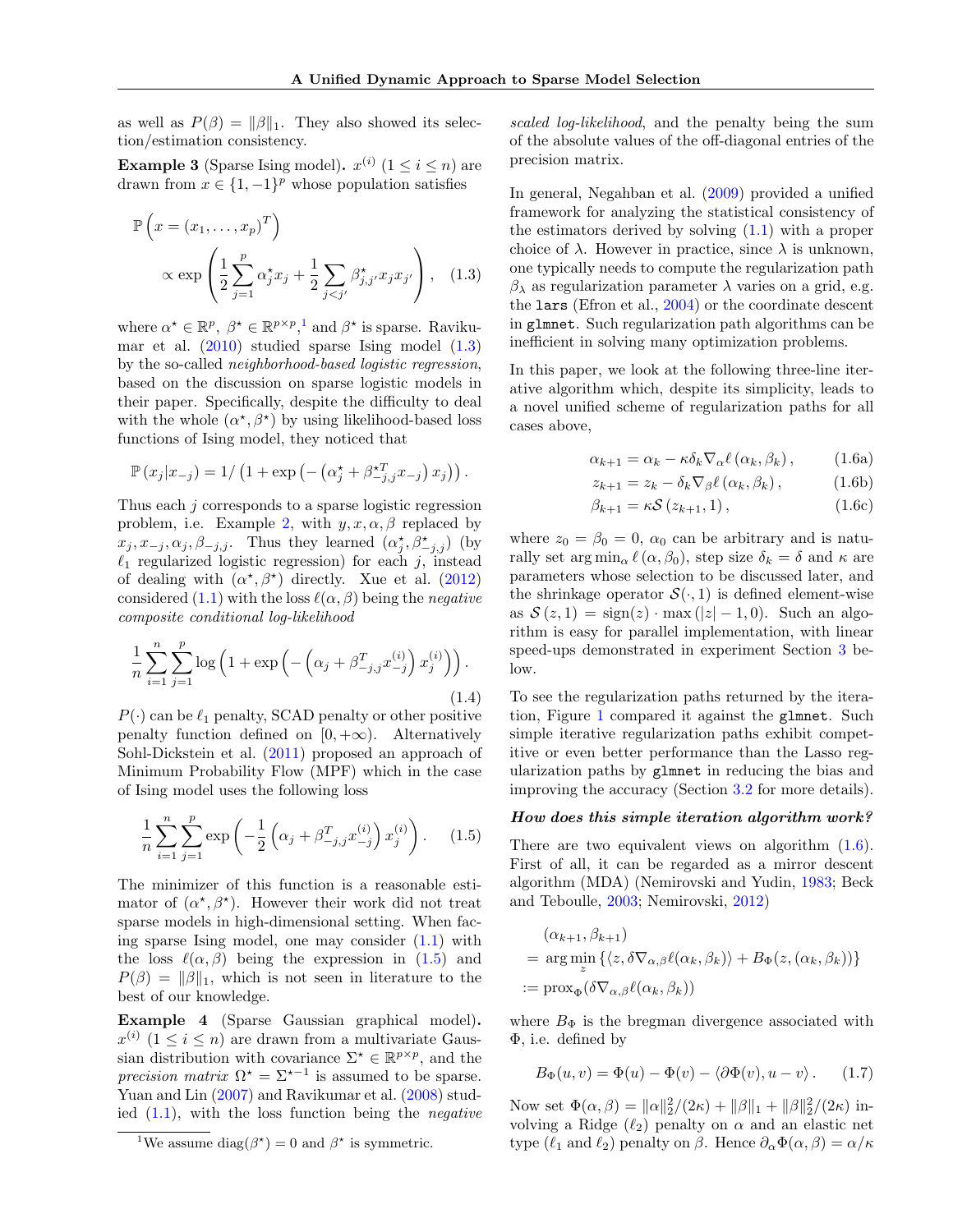and  $\partial_{\beta} \Phi(\alpha, \beta) = \rho + \beta / \kappa$  where  $\rho \in \partial ||\beta||_1$ . With this, the optimization in MDA leads to  $(1.6a)$  and

<span id="page-2-2"></span>
$$
\rho_{k+1} + \frac{1}{\kappa} \beta_{k+1} = \rho_k + \frac{1}{\kappa} \beta_k - \delta \nabla_\beta \ell(\alpha_k, \beta_k), \ \rho_k \in \partial \|\beta_k\|_1,
$$
\n(1.8)

which is equivalent to  $(1.6b)$ . There has been extensive studies on the convergence  $\ell(\alpha_k, \beta_k)-\min_{\alpha, \beta} \ell(\alpha, \beta) \leq$  $O(k^{-r})$  ( $r > 0$ ), which are however not suitable for statistical estimate above as such convergent solutions lead to overfitting estimators.

<span id="page-2-0"></span>

Figure 1: Top: path comparison between  $\{\beta_{\lambda}\}\ (t=$  $1/\lambda$ ) by glmnet (left) and  $\{\beta_k\}$  ( $t = k\delta$ ) by GLBI (middle), for logistic models with true parameters (right). Bottom: path comparison of  $\{\beta_{\lambda}\}\ (t=1/\lambda)$  by glmnet (left),  $\{\beta_k\}$  ( $t = k\delta$ ) by GLBI + composite loss (middle left), and  $\{\beta_k\}$   $(t = k\delta)$  by GLBI + MPF loss (middle right), for Ising models with true parameters (right). In both cases, glmnet selects biased estimates while GLBI finds more accurate ones.

An alternative dynamic view may lead to a deeper understanding of the regularization path. In fact for Example [1,](#page-0-2)  $(1.6)$  reduces to the *Linearized Bregman* Iteration *(LBI)* proposed by Yin et al. [\(2008\)](#page-8-16) and analyzed by Osher et al. [\(2016\)](#page-8-13) via its limit differential inclusions. It shows that equipped with the standard conditions as Lasso, an early stopping rule can find a point on the regularization path of  $(1.6)$  with the same sign pattern as true parameter (sign-consistency) and gives the unbiased oracle estimate, hence better than Lasso or any convex regularized estimates which are always biased. This can be generalized to our setting where  $(1.8)$  is a discretization of the following dynamics

$$
\dot{\alpha}(t)/\kappa = -\nabla_{\alpha} \ell(\alpha(t), \beta(t)), \qquad (1.9a)
$$

$$
\dot{\rho}(t) + \dot{\beta}(t)/\kappa = -\nabla_{\beta} \ell\left(\alpha(t), \beta(t)\right),\tag{1.9b}
$$

$$
\rho(t) \in \partial \|\beta(t)\|_1. \tag{1.9c}
$$

It is a restricted gradient flow (differential inclusion) where  $\beta(t)$  has its sparse support controlled by  $\rho(t)$ . As  $\kappa \to \infty$ , it gives a sequence of estimates by minimizing  $\ell$  with the sign pattern of  $\beta(t)$  restricted on  $\rho(t)$ . Thus if an estimator  $\beta(t)$  has the same sign pattern as  $\beta^*$ , it must returns the *unbiased oracle estimator* which is optimal. So it is natural to ask if there is a point on the path  $\beta(t)$  (or  $\beta_k$ ) which meets the sparsity pattern of true parameter  $\beta^*$ . This is the **path** consistency problem to be addressed in this paper. In Section [2,](#page-2-1) we shall present a theoretical framework as an answer, and Section [3](#page-4-0) gives more applications, including Ising model learning for NIPS coauthorship.

Note that for Example [2,](#page-0-1) [\(1.6\)](#page-1-3) reduces to the linearized Bregman iterations for logistic regression proposed by Shi et al. [\(2013\)](#page-8-14) without a study of statistical consistency. A variable splitting scheme in comparison to generalized Lasso is studied in Huang et al. [\(2016\)](#page-8-15) which shows improved model selection consistency in some scenarios. Hence in this paper, we shall call the general form [\(1.6\)](#page-1-3) as Generalized Linear Bregman Iterations (GLBI), in addition to (sparse) Mirror Descent flows.

## <span id="page-2-1"></span>2 Path Consistency of GLBI

Let  $\theta^* = (\alpha^*, \beta^{*T})^T$  denotes the true parameter, with sparse  $\beta^*$ . Define  $S := \text{supp}(\beta^*)$   $(s := |S| \ll p)$  as the index set corresponding to nonzero entries of  $\beta$ , and  $S^c$  be its complement. Let  $S_\alpha = (\alpha, S)$ , and  $S_\alpha = S$ when  $\alpha$  drops. Let the *oracle estimator* be

$$
\theta^o = (\alpha^o, \beta^{oT})^T \in \arg\min_{\substack{\alpha, \beta \\ \beta_{\mathcal{S}^c} = 0}} \ell(\alpha, \beta), \quad (2.1)
$$

which is an optimal estimate of  $\theta^*$ . GLBI starts within the oracle subspace  $(\{\theta = (\alpha, \beta^T)^T : \ \beta_{S^c} = 0\})$ , and we are going to prove that under an Irrepresentable Condition (IRR) the dynamics will evolve in the oracle subspace with high probability before the stopping time  $k$ , approaching the oracle estimator exponentially fast due to the Restricted Strong Convexity (RSC). Thus if all the true parameters are large enough, then we can identify their sign pattern correctly; otherwise, such a stopping time still finds an estimator (possibly with false positives) at minimax optimal  $\ell_2$  error rate. Furthermore, if the algorithm continues beyond the stopping time, it might escape the oracle subspace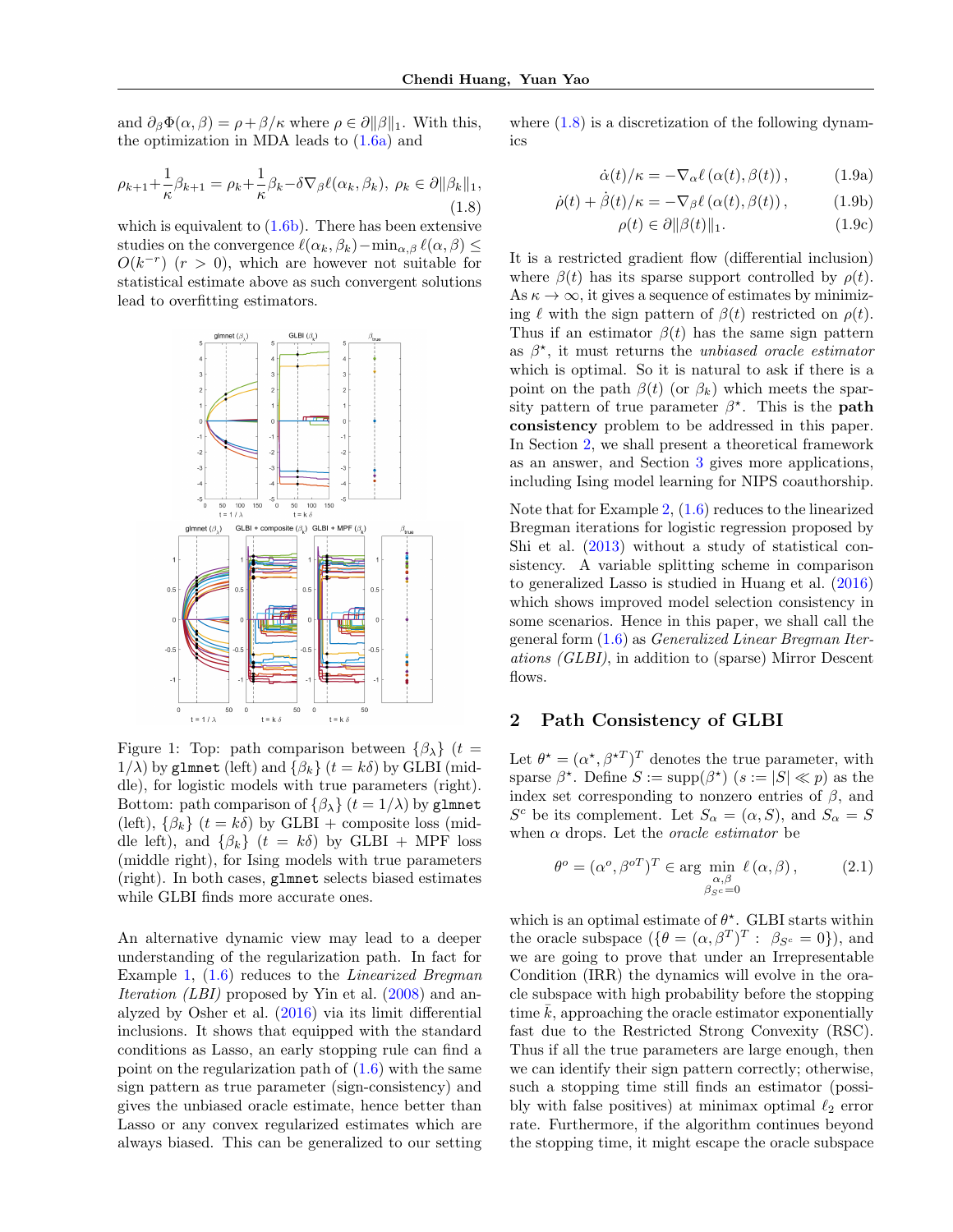<span id="page-3-5"></span>and eventually reach overfitted estimates. Such a picture is illustrated in Figure [2.](#page-3-5)



Figure 2: An illustration of global dynamics of the algorithm in this paper.

Hence, it is helpful to define the following **oracle dy**namics:

$$
\alpha'_{k+1} = \alpha'_{k} - \kappa \delta \nabla_{\alpha} \ell \left( \alpha'_{k}, \beta'_{k} \right), \tag{2.2a}
$$

$$
z'_{k+1,S} = z'_{k,S} - \delta \nabla_S \ell (\alpha'_k, \beta'_k), \qquad (2.2b)
$$

$$
\beta'_{k+1,S} = \kappa \mathcal{S} \left( z'_{k+1,S}, 1 \right), \tag{2.2c}
$$

with  $z'_{k,S^c} = \beta'_{k,S^c} \equiv 0_{p-s}$ . Let  $\theta'_k := (\alpha'_k, \beta'^T_k)^T$ .

#### 2.1 Basic Assumptions

Now we are ready to state the general assumptions that can be reduced to existing ones. We write

$$
\ell(\theta) := \ell(\alpha, \beta),
$$

$$
\bar{H}(\theta) := \bar{H}(\alpha, \beta) := \int_0^1 \nabla^2 \ell(\theta^* + \mu(\theta - \theta^*)) d\mu,
$$

$$
\bar{H}^o(\theta) := \bar{H}^o(\alpha, \beta) := \int_0^1 \nabla^2 \ell(\theta^o + \mu(\theta - \theta^o)) d\mu.
$$

<span id="page-3-2"></span>Assumption 1 (Restricted Strong Convexity (RSC)). There exist  $\lambda, \Lambda > 0$ , such that for any  $k \geq 0$ , and for any  $\theta$  on the line segment between  $\theta'_k$  and  $\theta^o$ , or on the line segment between  $\theta^*$  and  $\theta^o$ ,

$$
\lambda I \preceq \nabla_{S_\alpha, S_\alpha}^2 \ell(\theta) \preceq \Lambda I,
$$

<span id="page-3-1"></span>Assumption 2 (Irrepresentable Condition (IRR)). There exist  $\eta \in (0,1]$  and  $C > 0$  such that

$$
\sup_{K\geq 1}\left\|\sum_{k=0}^{K-1} \overline{\text{irr}}_k\left(\binom{\alpha'_{k+1}/\kappa}{z'_{k+1,S}} - \binom{\alpha'_k/\kappa}{z'_{k,S}}\right)\right\|_{\infty} < 1 - \frac{\eta}{2},
$$
  

$$
\sup_{k\geq 0} \left\|\overline{\text{irr}}_k\right\|_{\infty} \leq C,
$$

where

$$
\overline{\text{irr}}_k := \bar{H}_{S^c, S_{\alpha}}(\theta'_k) \cdot \bar{H}_{S_{\alpha}, S_{\alpha}}(\theta'_k)^{-1}.
$$

Remark 1. For sparse linear regression problem (Ex-ample [1\)](#page-0-2) with no intercept ( $\alpha$  drops), Assumption [1](#page-3-2) reduces to  $\lambda I \preceq X_S^* X_S \preceq \Lambda I$ . The lower bound is exactly the RSC proposed in linear problems. Although the upper bound is not needed in linear problems, it arises in the analysis for logistic problem by Ravikumar et al.  $(2010)$  (see  $(A1)$ ) in Section 3.1 in their paper). Besides,  $irr_k$  is constant and Assumption [2](#page-3-1) reduces to

$$
\sup_{K \ge 1} \left\| X_{S^c}^* X_S \left( X_S^* X_S \right)^{-1} z'_{K,S} \right\|_{\infty} < 1 - \frac{\eta}{2}
$$

$$
\left\| X_{S^c}^* X_S \left( X_S^* X_S \right)^{-1} \right\|_{\infty} \le C,
$$

,

which is true with high probability, as long as the classical Irrepresentable Condition (Zhao and Yu, [2006\)](#page-8-2)  $||X_{S^c}^*X_S(X_S^*X_S)^{-1}||_{\infty} \leq 1 - \eta$  holds along with  $C \geq 1$ and  $\kappa$  is large, since by  $(C.6)$ ,

$$
\|z'_{K,S}\|_{\infty} \le \|z'_{K,S} - \mathcal{S}(z'_{K,S}, 1)\|_{\infty} + \|\mathcal{S}(z'_{K,S}, 1)\|_{\infty}
$$
  
\n
$$
\le 1 + \|\beta'_{K,S}\|_{\infty}/\kappa
$$
  
\n
$$
\le 1 + \left(\|\beta'_{K,S} - \beta'_{S}\|_{2} + \|\beta'_{S}\|_{2}\right)/\kappa
$$
  
\n
$$
\le 1 + \left(\sqrt{\Lambda/\lambda} + 1\right) \|\beta'_{S}\|_{2}/\kappa
$$
  
\n
$$
< (1 - \eta/2)/(1 - \eta).
$$

Remark 2. For sparse logistic regression problem (Example [2\)](#page-0-1), we have the following proposition stating that Assumption [1](#page-3-2) and [2](#page-3-1) hold with high probability under some natural setting, along with condition [\(2.3\)](#page-3-0). See its proof in Appendix D. A slightly weaker condition compared to  $(2.3b)$ , and a same version of  $(2.3c)$ , can be found in Ravikumar et al.  $(2010)$ , where  $x^{(i)}$ are discrete.

**Proposition 1.** In Example [2,](#page-0-1) we suppose  $x^{(i)}$ 's are i.i.d. drawn from some  $X \sim N(0, \Sigma)$ , where  $\Sigma_{i,j} \leq$ 1 (1  $\leq$  j  $\leq$  p). Then there exist constants  $C_0, C_1, C_2$  > 0, such that Assumption [1](#page-3-2) and [2](#page-3-1) hold with probability not less than  $1-C_0/p$ , as long as  $\kappa$  is sufficiently large and

<span id="page-3-4"></span><span id="page-3-3"></span><span id="page-3-0"></span>
$$
\left\| \Sigma_{S^c, S} \Sigma_{S, S}^{-1} \right\|_{\infty} \le 1 - \eta, \tag{2.3a}
$$

$$
n/(\log n)^2 \ge C_1 s^4 \log p,\tag{2.3b}
$$

$$
\beta_{\min}^{\star} := \min_{j \in S} \left| \beta_j^{\star} \right| \ge C_2 \sqrt{(s \log p)/n}.\tag{2.3c}
$$

#### 2.2 Path Consistency Theorem

<span id="page-3-6"></span>Theorem 1 (Consistency of GLBI). Under Assump-tion [1](#page-3-2) and [2,](#page-3-1) suppose  $\kappa \geq 2 \|\theta_{S_{\alpha}}^o\|_2$ , and  $\bar{k} \in \mathbb{N}$  such that

<span id="page-3-7"></span>
$$
\left(\bar{k} - 1\right)\delta < \frac{\eta}{2(C+1)} \cdot \frac{1}{\|\nabla \ell\left(\alpha^\star, \beta^\star\right)\|_\infty} \le \bar{k}\delta. \tag{2.4}
$$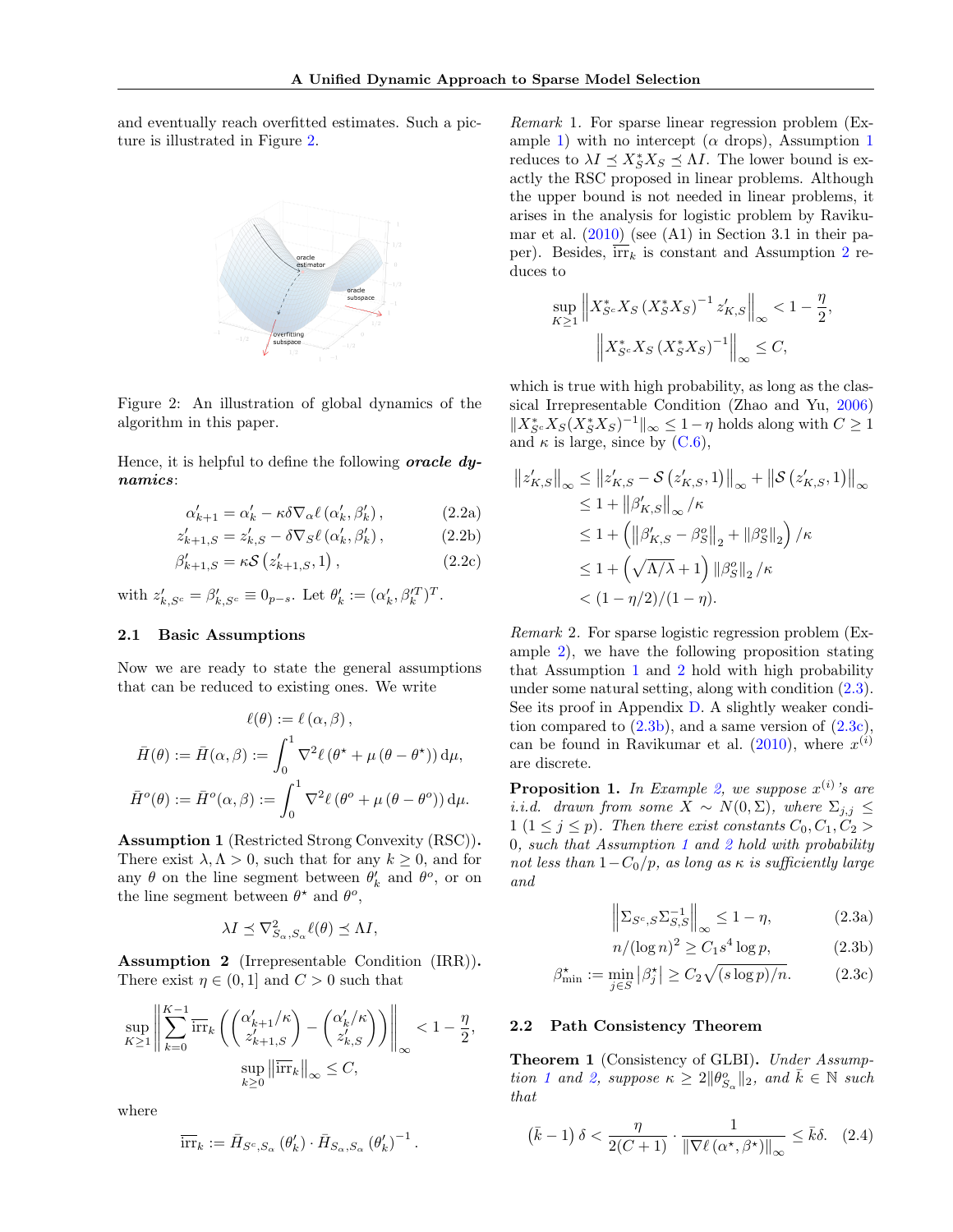Define  $\lambda'$  as in (C.3). We have the following properties.

No-false-positive: For all  $0 \leq k \leq k$ , the solution path of GLBI has no false-positive, i.e.  $\beta_{k,S^c} = 0$ .

Sign consistency: If  $\bar{k} \geq 5$  and

$$
\beta_{\min}^{\star} := \min_{j \in S} |\beta_j^{\star}| \ge \max \left( 2 || \beta_S^o - \beta_S^{\star} ||_{\infty} , \right)
$$

$$
\frac{(8 \log s + 18)(C + 1)}{\lambda' \eta (1 - 4/\bar{k})} || \nabla \ell (\alpha^{\star}, \beta^{\star}) ||_{\infty} \right), \quad (2.5)
$$

then  $sign(\beta_{\bar{k}}) = sign(\beta^*)$ .

 $\ell_2$  consistency: The  $\ell_2$  error

$$
\left\| \begin{pmatrix} \alpha_{\bar{k}} - \alpha^\star \\ \beta_{\bar{k}} - \beta^\star \end{pmatrix} \right\|_2 \leq \frac{20(C+1)\sqrt{s}}{\lambda'\eta} \left\| \nabla \ell(\alpha^\star, \beta^\star) \right\|_\infty.
$$

The proof of Theorem [1](#page-3-6) is collected in Appendix C, which largely follows the analysis of differential inclusion  $(1.6)$ , given in Appendix B, as its discretization. Remark 3. For sparse linear regression problem (Example [1\)](#page-0-2), with high probability we have

$$
\|\nabla \ell\left(\alpha^{\star},\beta^{\star}\right)\|_{\infty} \lesssim \sqrt{\frac{\log p}{n}}, \ \|\beta^o_S-\beta^{\star}_S\|_{\infty} \lesssim \sqrt{\frac{\log s}{n}}.
$$

Hence pick  $\bar{k}\delta \sim \sqrt{n/\log p}$  satisfying [\(2.4\)](#page-3-7), by Theo-rem [1](#page-3-6) the sign consistency is guaranteed at  $\bar{k}$  if

 $\beta_{\min}^{\star} \gtrsim (\log s) \sqrt{(\log p)/n}.$ 

The  $\ell_2$  error bound reaches the minimax optimal rate:

$$
\left\| \begin{pmatrix} \alpha_{\bar{k}} - \alpha^o \\ \beta_{\bar{k}} - \beta^o \end{pmatrix} \right\|_2 \lesssim \sqrt{\frac{s \log p}{n}}.
$$

Remark 4. For sparse logistic regression problem (Example [2\)](#page-0-1), with high probability we have

$$
\|\nabla \ell(\alpha^*, \beta^*)\|_{\infty} \lesssim \sqrt{(\log p)/n},
$$
  

$$
\|\beta_S^o - \beta_S^*\|_{\infty} \lesssim \|\beta_S^o - \beta_S^*\|_2 \lesssim \sqrt{s} \|\nabla \ell(\alpha^*, \beta^*)\|_{\infty}
$$
  

$$
\lesssim \sqrt{(s \log p)/n}.
$$

Hence the sign consistency is guaranteed at some  $\bar{k} \sim$  $\sqrt{n/\log p}$  if

$$
\beta^{\star}_{\min} \gtrsim \sqrt{(s \log p)/n}
$$

(meeting Condition (19) in Ravikumar et al. [\(2010\)](#page-8-3)). The  $\ell_2$  error rate  $\leq \sqrt{(s \log p)/n}$  is minimax optimal.

## <span id="page-4-0"></span>3 Experiments

As for the setting of algorithm parameters:  $\kappa$  should be large, and then  $\delta \sim 1/(\kappa \Lambda)$  is automatically calculated based on  $\kappa$  (as long as  $\kappa \delta \Lambda < 2$ , such that  $\lambda'$  is positive in  $(C.3)$ ). In practice, a small  $\delta$  can prevent the iterations from oscillations.

## 3.1 Efficiency of Parallel Computing

Osher et al. [\(2016\)](#page-8-13) has elaborated that LBI can easily be implemented in parallel and distributed manners, and applied on very large-scale datasets. Likewise, GLBI can be parallelized in many usual applications. We now take the logistic model Example [2](#page-0-1) as an example to explain the details. The iteration [\(1.6\)](#page-1-3) (generally taking  $\delta_k = \delta$ ) can be written as

<span id="page-4-1"></span>
$$
\alpha_{k+1} = \alpha_k - \kappa \delta f(\alpha_k, X\beta_k), \qquad (3.1a)
$$

$$
z_{k+1} = z_k - \delta X^T g\left(\alpha_k, X\beta_k\right),\tag{3.1b}
$$

$$
\beta_{k+1} = \kappa \mathcal{S} \left( z_{k+1}, 1 \right), \tag{3.1c}
$$

where  $f : \mathbb{R}^{n+1} \to \mathbb{R}$ ,  $g : \mathbb{R}^{n+1} \to \mathbb{R}^n$  such that

$$
g(\alpha, w)_i := -\frac{1}{n} \cdot \frac{1}{1 + \exp(-(\alpha + w_i) y^{(i)})} y^{(i)} \in \mathbb{R}
$$
  

$$
(1 \le i \le n; w \in \mathbb{R}^n)
$$
  

$$
f(\alpha, w) := 1_n^T \cdot g(\alpha, w)
$$
  

$$
= -\frac{1}{n} \sum_{i=1}^n \frac{1}{1 + \exp(-(\alpha + w_i) y^{(i)})} y^{(i)}.
$$

Suppose

$$
X = [X_1, X_2, \dots, X_L] \in \mathbb{R}^{n \times p},
$$

where  $X_l$ 's are submatrices stored in a distributed manner on a set of networked workstations. The sizes of  $X_l$ 's are flexible and can be chosen for good load balancing. Let each workstation  $l$  hold data  $y$  and  $X_l$ , and variables  $z_{k,l}$  and  $X_l \beta_{k,l}$  which are parts of  $z_k$  and summands of  $w_k := X\beta_k$ , respectively. The iteration [\(3.1\)](#page-4-1) is carried out as

$$
\begin{cases} \alpha_{k+1} = \alpha_k - \kappa \delta f(\alpha_k, w_k), \\ z_{k+1,l} = z_{k,l} - \delta X_l^T g(\alpha_k, w_k), & \text{in parallel for } l \\ w_{k+1,l} = \kappa X_l \mathcal{S}(z_{k+1,l}, 1) \end{cases}
$$
  

$$
w_{k+1} = \sum_{l=1}^L w_{k+1,l} \quad \text{(all-reduce summation)},
$$

where the all-reduce summation step collects inputs from and then returns the sum to all the L workstations. It is the sum of  $L$  *n*-dimensional vectors. Therefore, the communication cost is independent of  $p$  no matter how the all-reduce step is implemented. It is important to note that the algorithm is not changed at all. particularly, increasing L, does not increase the number of iterations. So the parallel implementation is truly scalable.

If  $t_L$  denotes the time cost of a single GLBI run with L workstations under the same dataset and the same algorithmic settings, it is expected that  $t_L \sim 1/L$ .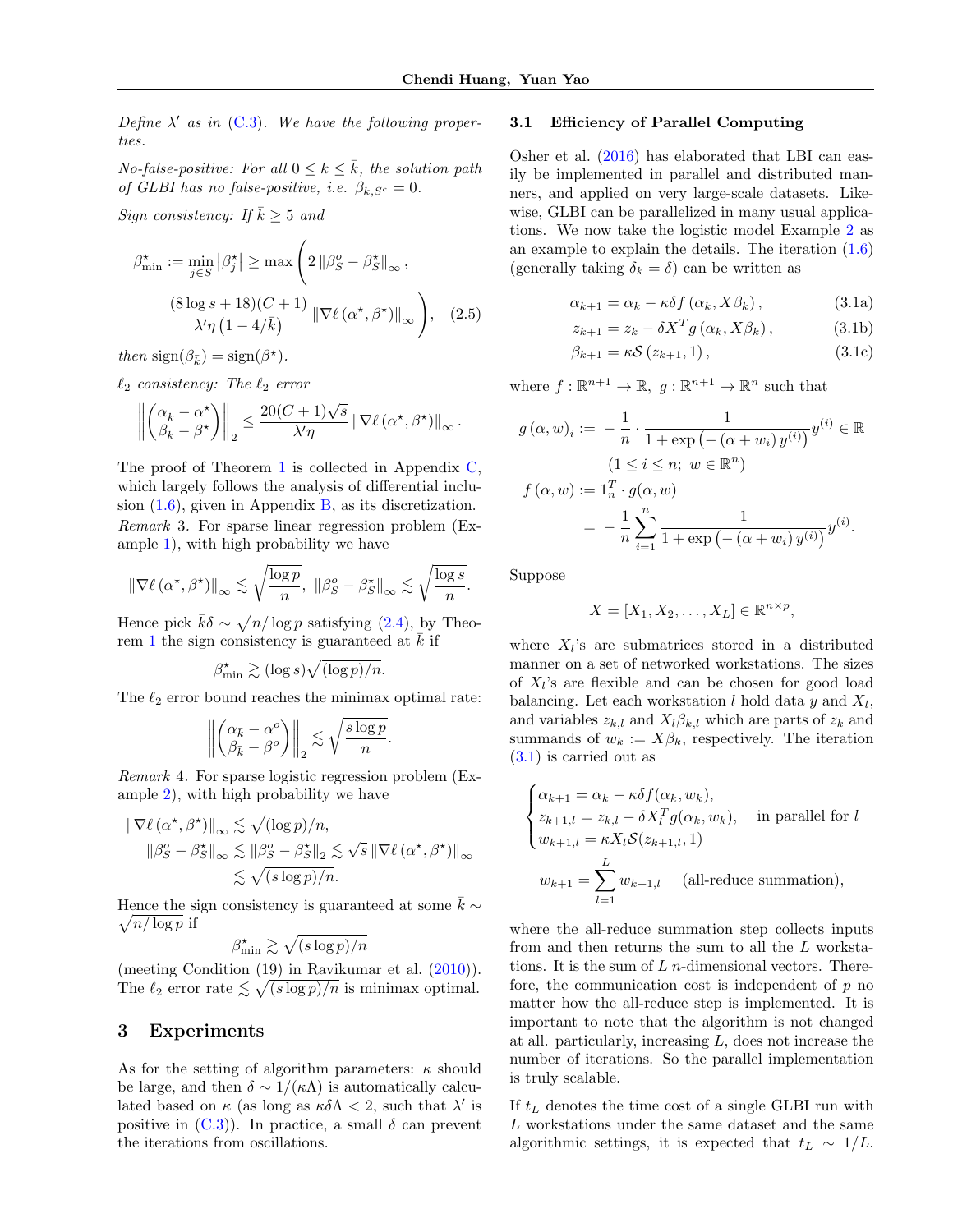Here we show this by an example. Construct a lo-gistic model in Section [3.2](#page-5-0) with  $M = 1$ ,  $r = 0.25$ , and three settings for  $(p, s, n)$ : (I) (2000, 200, 6000), (II) (5000, 500, 15000), (III) (10000, 1000, 30000). For each setting, we run our parallelized version of GLBI algorithm written in C++, with  $\kappa = 10, \delta =$ 0.1,  $k_{\text{max}} = 1000k_0$ , where  $k_0$  is the maximal k such that  $\beta_1 = \cdots = \beta_k = 0$ , and the path is early stopped at the  $k_{\text{max}}$ -th iteration. The recorded  $t_L$ 's are shown in Figure [3.](#page-5-1) The left panel shows  $t_L$  (in seconds) while the right panel shows  $t_1/t_L$ , for  $L = 1, \ldots, 8$ . We see truly  $t_L \sim 1/L$ , which is expected in our parallel and distributed treatment. When L is large, our package can deal with very large scale problems.

<span id="page-5-1"></span>

Figure 3: Time cost illustration for logistic model with three settings (black for Setting (I), blue for Setting (II) and red for Setting (III)). In each setting, the left panel shows  $t<sub>L</sub>$  while the right panel shows  $t<sub>1</sub>/t<sub>L</sub>$ , for  $L = 1, \ldots, 8.$ 

#### <span id="page-5-0"></span>3.2 Application: Logistic Model

We do rep  $= 20$  independent experiments, in each of which we construct a logistic model (Example [2\)](#page-0-1), and then compare GLBI with other methods. Specifically, suppose that  $\beta^*$  has a support set  $S = \{1, \ldots, s\}$ without loss of generality.  $\alpha^*, \beta_j^*$   $(j \in S)$  are independent, each has a uniform distribution on  $[-2M, -M]$ ∪ [M, 2M]. Each row of  $X \in \mathbb{R}^{n \times p}$  is i.i.d. sampled from  $N(0, \Sigma)$ , where  $\Sigma$  is a Toeplitz matrix satisfying  $\Sigma_{j,k} = r^{|j-k|}$ . When X and  $(\alpha^*, \beta^*)$  are determined, we generate  $y \in \mathbb{R}^n$  as in Example [2.](#page-0-1)

After getting the sample  $(X, y)$ , consider GLBI  $(1.6)$ and  $\ell_1$  optimization [\(1.1\)](#page-0-0), both with logistic loss [\(1.2\)](#page-0-3). For GLBI, set  $\kappa = 10$ . For  $(1.1)$ , apply a grid search for differently penalized problems, for which we use  $glmnet - a popular package available in Matlab/R$ that can be applied on  $\ell_1$  regularization for sparse logistic regression models.

For each algorithm, we use K-fold  $(K = 5)$  cross validation (CV) to pick up an estimator from the path cal-

culate based on the smallest CV estimate of prediction error. Specifically, we split the data into  $K$  roughly equal-sized parts. For a certain position on paths  $(t)$ for GLBI, or  $\lambda$  for glmnet) and  $k \in \{1, ..., K\}$ , we obtain a corresponding estimator based on the data with the k-th part removed, use the estimator to build a classifier, and get the mis-classification error on the k-th part. Averaging the value for  $k \in \{1, \ldots, K\}$ , we obtain the CV estimate of prediction error, for the obtained estimator corresponding to a certain position on paths. Among all positions, we pick up the estimator producing the smallest CV estimate of prediction error. Besides, we calculate AUC (Area Under Curve), for evaluating the path performance of learning sparsity patterns without choosing a best estimator.

Results for  $p = 80$ ,  $s = 20$ ,  $M = 1$  are summarized in Table [1.](#page-5-2) We see that in terms of CV estimate of prediction error, GLBI is generally better than glmnet. Besides, GLBI is competitive with  $\ell_1$  regularization method in variable selection, in terms of AUC. Similar observations for more settings are listed in Table 4, 5 and 6 in Appendix G. Apart from these tables, we can also see the outperformance of CV estimate of prediction error Figure  $5$  in Appendix  $G$ , while in that figure we can see that GLBI further reduces bias, as well as provides us a relatively good estimator with small prediction error if a proper early stopping is equipped.

<span id="page-5-2"></span>Table 1: Comparisons between GLBI and glmnet, for logistic models with  $p = 80$ ,  $s = 20$ ,  $M = 1$ . For each algorithm, we run  $rep = 20$  independent experiments.

|      |                  |         | AUC     |         | prediction error |
|------|------------------|---------|---------|---------|------------------|
| r    | $\boldsymbol{n}$ | GLBI    | glmnet  | GLBI    | glmnet           |
| 0.25 | 400              | .9902   | .9906   | .1221   | .1355            |
|      |                  | (.0065) | (.0062) | (.0218) | (.0223)          |
|      | 800              | .9991   | .9990   | .1082   | .1132            |
|      |                  | (.0020) | (.0022) | (.0125) | (.0104)          |
| 0.5  | 400              | .9690   | .9681   | .1321   | .1379            |
|      |                  | (.0180) | (.0165) | (.0268) | (.0289)          |
|      | 800              | .9925   | .9921   | .1139   | .1197            |
|      |                  | (.0069) | (.0076) | (.0138) | (.0134)          |

## 3.3 Application: Ising Model with 4-Nearest-Neighbor Grid

We do  $rep = 20$  independent experiments, in each of which we construct an ising model (Example [3\)](#page-1-6), and then compare GLBI with other methods. Specifically, construct an  $N \times N$  4-nearest neighbor grid (with aperiodic boundary conditions) to be graph G, with node set  $V$  and edge set  $E$ . The distribution of a random vector x is given by  $(1.3)$   $(p = N^2)$ , where  $\alpha_j^*$ 's and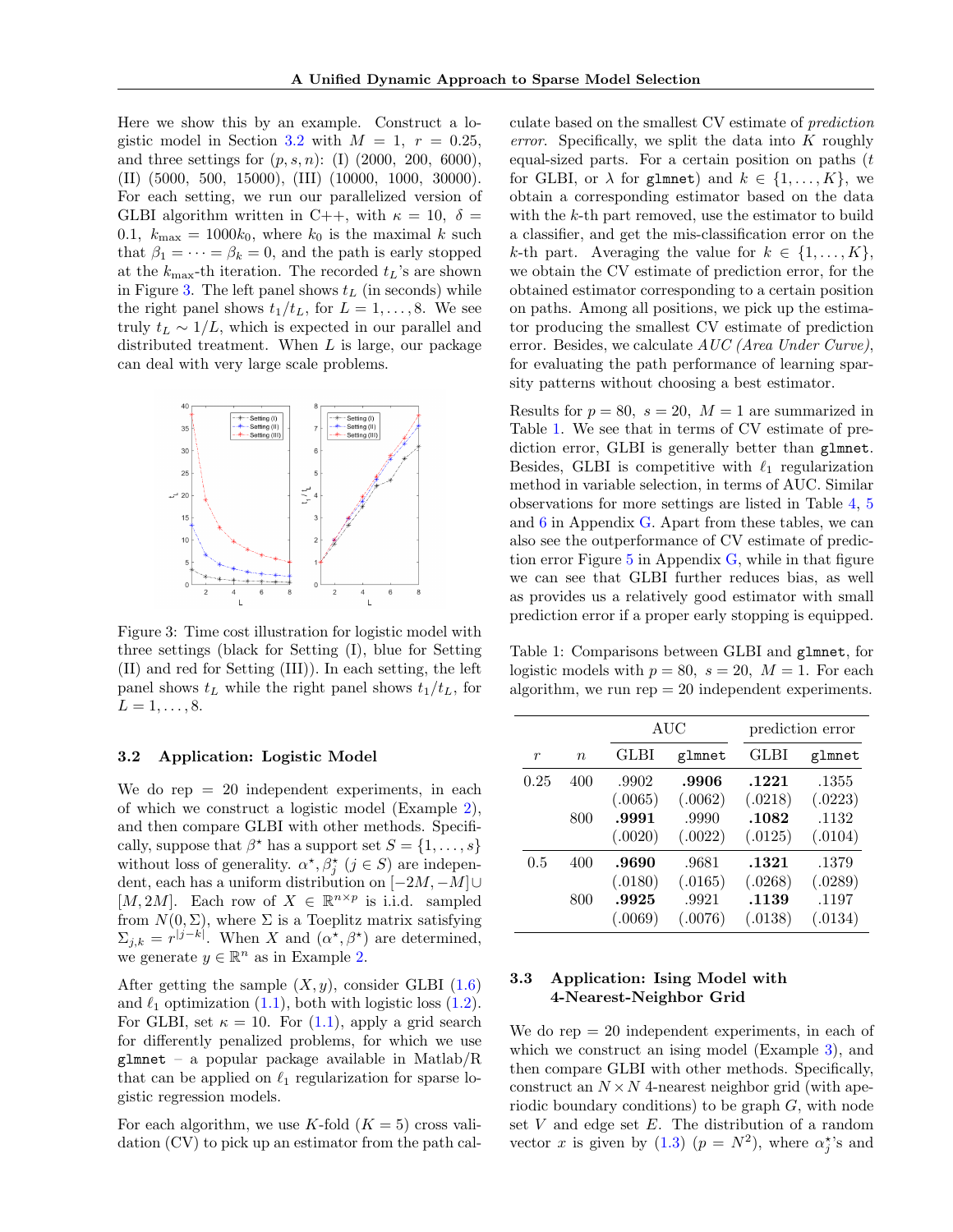<span id="page-6-0"></span>Table 2: Comparisons of GLBI1 (GLBI + composite),  $GLBI2$  ( $GLBI + MPF$ ), and glmnet, for Ising models with  $p = 36$ . For each algorithm, we run rep = 20 independent experiments.

|      |                  |         | AUC           |         |
|------|------------------|---------|---------------|---------|
| T    | $\eta$           | GLBI1   | GLBI2         | glmnet  |
| 1.25 | 500              | .9754   | .9867         | .9774   |
|      |                  | (.0277) | (.0128)       | (.0265) |
|      | 750              | .9868   | .9919         | .9891   |
|      |                  | (.0137) | (.0082)       | (.0134) |
| 1.5  | 500              | .9915   | .9963         | .9929   |
|      |                  | (.0110) | (.0033)       | (.0104) |
|      | 750              | .9963   | .9980         | .9975   |
|      |                  | (.0041) | (.0029)       | (.0042) |
|      |                  |         |               |         |
|      |                  |         | 2nd order MDC |         |
| T    | $\boldsymbol{n}$ | GLBI1   | GLBI2         | glmnet  |
| 1.25 | 500              | .9762   | .9758         | .9744   |
|      |                  | (.0079) | (.0079)       | (.0086) |
|      | 750              | .9840   | .9830         | .9827   |
|      |                  | (.0053) | (.0066)       | (.0061) |
| 1.5  | 500              | .9655   | .9646         | .9630   |
|      |                  | (.0087) | (.0099)       | (.0094) |
|      | 750              | .9774   | .9766         | .9756   |

 $\beta^*_{j,j'}$ 's  $((j,j') \in E)$  are i.i.d. and each has a uniform distribution on  $[-2/T, -1/T] \cup [1/T, 2/T]$ . Let  $X \in \mathbb{R}^{n \times p}$  represents n samples drawn from the distribution of  $x$  via Gibbs sampling.

After getting the sample X, consider GLBI1 (GLBI with composite loss  $(1.4)$ ), GLBI2 (GLBI with MPF loss  $(1.5)$  and  $\ell_1$  optimization  $(1.1)$  with logistic loss (see Example [3](#page-1-6) for neighborhood-based logistic regression applied on Ising models, or see Ravikumar et al. [\(2010\)](#page-8-3)). For GLBI1 and GLBI2, set  $\kappa = 10$ . For  $(1.1)$ , apply a grid search for differently penalized problems; we still use glmnet.

For each algorithm, we calculate the AUC (Area Under Curve), popular for evaluating the path performance of learning sparsity patterns. Besides, we apply K-fold  $(K = 5)$  cross validation (CV) to pick up an estimator from the path, with the largest CV estimate of 2nd order marginal distribution correlation (2nd order MDC) in the same way as the CV process done in Section [3.2,](#page-5-0) here the 2nd order MDC, defined in the next paragraph, is calculated based on two samples of the same size: the k-th part original data, and the newly sampled Ising model data (based on learned parameters) with the same size of the k-th part.

For any sample matrix  $X' \in \{1, -1\}^{n' \times p}$ , we construct  $d_2(X')$ , the 2nd marginal empirical distribution matrix of X', defined as follows.  $d_2(X') = (d_2(X')_{[j_1,j_2]})_{p \times p} \in$  $\mathbb{R}^{2p\times 2p}$ , where

$$
d_{2}(X')_{[j_{1},j_{2}]}
$$
\n
$$
= \frac{1}{n'} \sum_{i=1}^{n'} \begin{pmatrix} 1_{(x_{j_{1}}^{(i)},x_{j_{2}}^{(i)})=(1,1)} & 1_{(x_{j_{1}}^{(i)},x_{j_{2}}^{(i)})=(1,-1)} \\ 1_{(x_{j_{1}}^{(i)},x_{j_{2}}^{(i)})=(-1,1)} & 1_{(x_{j_{1}}^{(i)},x_{j_{2}}^{(i)})=(-1,-1)} \end{pmatrix}.
$$
\n(3.2)

For any sample matrices  $X_1, X_2$  with the same sample size, we call the correlation between  $vec(d_2(X_1))$  and  $vec(d_2(X_2))$  the 2nd order marginal distribution correlation (2nd order MDC). This value is expected to be large as well as close to 1 if  $X_1, X_2$  come from the same model.

Results for  $p = N^2 = 36$  are summarized in Table [2.](#page-6-0) GLBI with composite/MPF loss are competitive with or better than glmnet. Similar observations are listed in Table 7 in Appendix G.

## 3.4 Application: Coauthorship Network in NIPS

Consider the information of papers and authors in Advances in Neural Information Processing Systems (NIPS) 1987–2016, collected from [https://www.](https://www.kaggle.com/benhamner/nips-papers) [kaggle.com/benhamner/nips-papers](https://www.kaggle.com/benhamner/nips-papers). After preprocessing (e.g. author disambiguity), for simplicity, we restrict our analysis on the most productive  $p = 30$  authors (Table [3\)](#page-7-1) in the largest connected component of a coauthorship network that two authors are linked if they coauthored at least 2 papers (Coauthorship (2)). The first panel of Figure [4](#page-7-0) shows this coauthorship network with edge width in proportion to the number of coauthored papers. There are  $n = 1,028$  papers authored by at least one of these persons.

Let the *j*-th entry of  $x^{(i)} \in \mathbb{R}^p$  be 1 if the *j*-th person is involved in the authors of the *i*-th paper, and  $-1$ otherwise. Now we fit the data  $x^{(i)}$   $(1 \leq i \leq n)$  by a sparse Ising model [\(1.3\)](#page-1-1) with parameter  $(\hat{\alpha}, \hat{\beta})$ . Note that  $\hat{\beta}_{j,j'}=0$  indicates that j and j' are conditional independent on coauthorship, given all the other authors;  $\hat{\beta}_{j,j'} > 0$  implies that j and j' coauthored more often than their averages, while  $\hat{\beta}_{j,j'} < 0$  says the opposite.

The right three panels in Figure [4](#page-7-0) compares some sparse Ising models chosen from three regularization paths at a similar sparsity level (the percentage of learned edges over the complete graph, here about  $12\% \sim 14\%$ : GLBI1 (GLBI with composite loss), GLBI2 (GLBI with MPF loss), and  $\ell_1$  regularization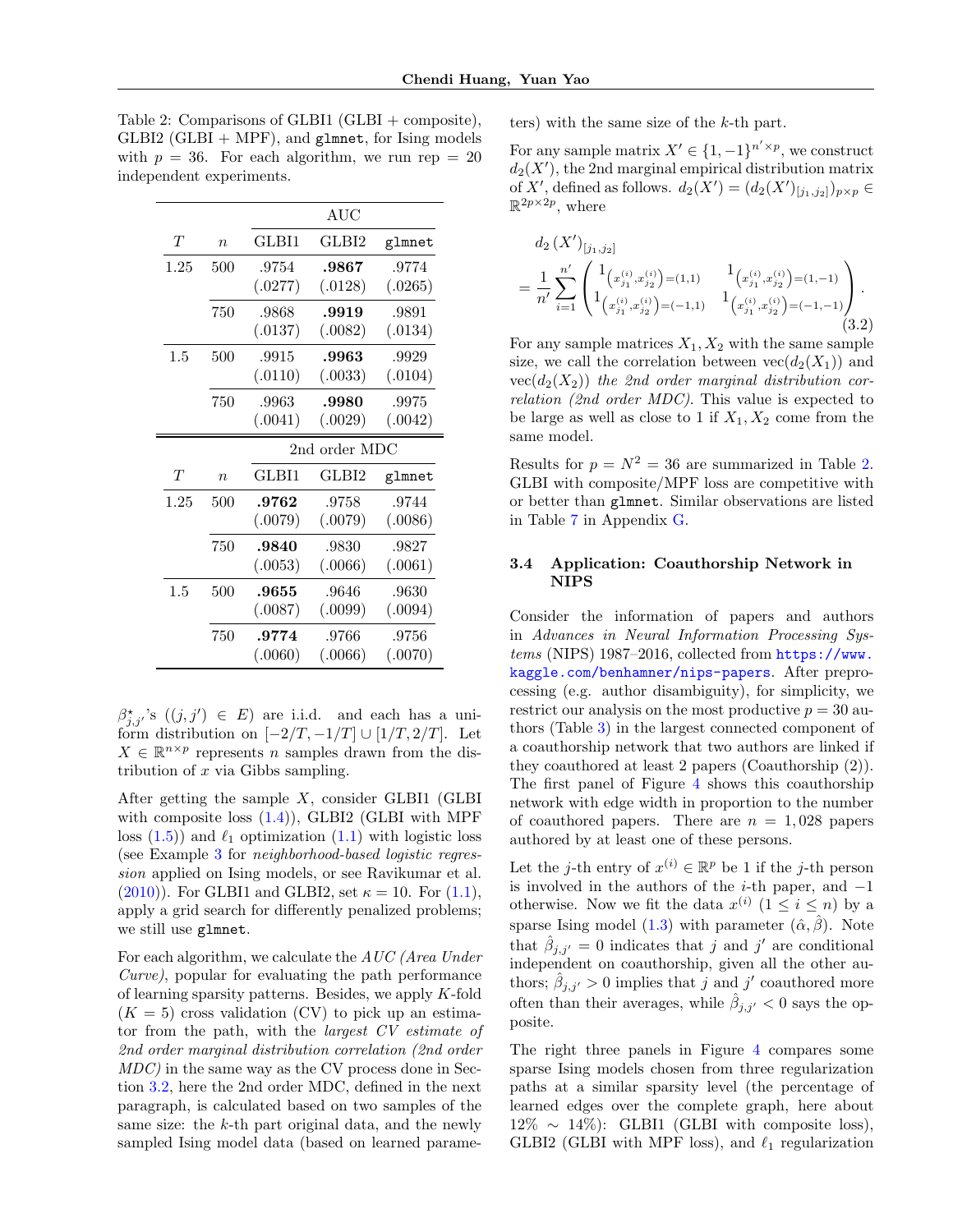| 16 Inderjit Dhillon     |  |  |
|-------------------------|--|--|
| 17 Ruslan Salakhutdinov |  |  |
| 18 Tong Zhang           |  |  |
| 19 Thomas Griffiths     |  |  |
| 20 David Blei           |  |  |
| 21 Rémi Munos           |  |  |
| 22 Joshua Tenenbaum     |  |  |
| 23 Lawrence Carin       |  |  |
| 24 Eric Xing            |  |  |
| 25 Richard Zemel        |  |  |
| 26 Martin Wainwright    |  |  |
| 27 Yoram Singer         |  |  |
| 28 Han Liu              |  |  |
| 29 Satinder Singh       |  |  |
| 30 Christopher Williams |  |  |
|                         |  |  |

<span id="page-7-1"></span>Table 3: Most productive  $p = 30$  authors in the largest connected component of Coauthorship (2).

(glmnet), respectively. For more learned graphs from these paths, see Figure 6 in Appendix G. In GLBI1 and GLBI2, set  $\kappa = 10$ .

We see that all the learned graphs capture some important coauthorships, such as Pradeep Ravikumar (12) and Inderjit Dhillon (16) in a thick green edge in all the three learned graphs, indicating that they collaborated more often than separately for NIPS. Besides, the most productive author Michael Jordan (01) has coauthored with a lot of other people, but is somewhat unlikely to coauthor with several other productive scholars like Yoshua Bengio (04), Terrence Sejnowski (06), etc., indicating by the red edges between Jordan and those people. Further note the edge widths in the second and third graphs are significantly larger than those in the fourth graph, implying that at a similar sparsity level, GLBI tends to provide an estimator with larger absolute values of entries than that by glmnet. That is because under similar sparsity patterns, GLBI may give low-biased estimators.

### Acknowledgements

This work is supported in part by National Basic Research Program of China (Nos. 2015CB85600, 2012CB825501), NNSF of China (Nos. 61370004, 11421110001), HKRGC grant 16303817, as well as grants from Tencent AI Lab, Si Family Foundation, Baidu BDI, and Microsoft Research-Asia.

<span id="page-7-0"></span>

Figure 4: Top left: NIPS coauthorship network, with edge width in proportion to the number of coauthored papers. Top right: a learned graph picked from the path of GLBI1. Bottom left: from GLBI2. Bottom right: from glmnet. Green edges indicate positive conditional dependence of coauthorship – the probability of coauthoring a paper significantly increases the authors' average behavior, while red edges indicating the negative coauthorship. Edge widths show the strength of such a relationship.